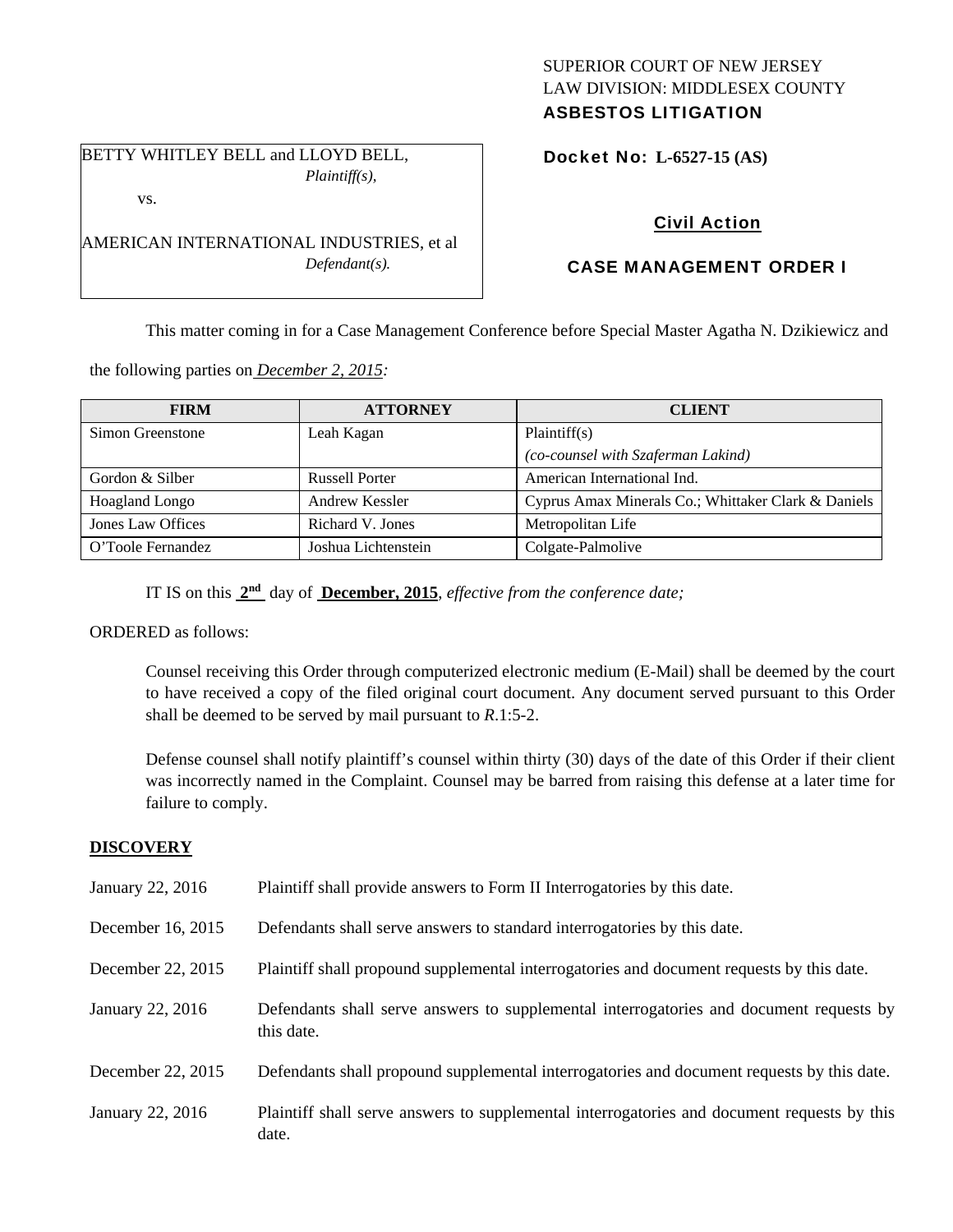- March 11, 2016 Fact discovery, including depositions, shall be completed by this date. Plaintiff's counsel shall contact the Special Master within one week of this deadline if all fact discovery is not completed.
- March 11, 2016 Depositions of corporate representatives shall be completed by this date.

## **EARLY SETTLEMENT**

April 22, 2016 Settlement demands shall be served on all counsel and the Special Master by this date.

### **SUMMARY JUDGMENT MOTION PRACTICE**

- March 4, 2016 Plaintiff's counsel shall advise, in writing, of intent not to oppose motions by this date.
- March 18, 2016 Summary judgment motions shall be filed no later than this date.
- April 15, 2016 Last return date for summary judgment motions.

## **MEDICAL DEFENSE**

- March 31, 2016 Plaint if shall serve medical expert reports by this date.
- March 31, 2016 **Upon request by defense counsel**, plaintiff is to arrange for the transfer of pathology specimens and x-rays, if any, by this date.
- June 3, 2016 Defendants shall identify its medical experts and serve medical reports, if any, by this date. **In addition, defendants shall notify plaintiff's counsel (as well as all counsel of record) of a joinder in an expert medical defense by this date.**

### **LIABILITY EXPERT REPORTS**

- April 29, 2016 Plaintiff shall identify its liability experts and serve liability expert reports or a certified expert statement by this date or waive any opportunity to rely on liability expert testimony.
- June 3, 2016 Defendants shall identify its liability experts and serve liability expert reports, if any, by this date or waive any opportunity to rely on liability expert testimony.

### **ECONOMIST EXPERT REPORTS**

- April 29, 2016 Plaintiff shall identify its expert economists and serve expert economist report(s), if any, by this date or waive any opportunity to rely on economic expert testimony.
- June 3, 2016 Defendants shall identify its expert economists and serve expert economist report(s), if any, by this date or waive any opportunity to rely on economic expert testimony.

### **EXPERT DEPOSITIONS**

June 30, 2016 Expert depositions shall be completed by this date. To the extent that plaintiff and defendant generic experts have been deposed before, the parties seeking that deposition in this case must file an application before the Special Master and demonstrate the necessity for that deposition. To the extent possible, documents requested in a deposition notice directed to an

\_\_\_\_\_\_\_\_\_\_\_\_\_\_\_\_\_\_\_\_\_\_\_\_\_\_\_\_\_\_\_\_\_\_\_\_\_\_\_\_\_\_\_\_\_\_\_\_\_\_\_\_\_\_\_\_\_\_\_\_\_\_\_\_\_\_\_\_\_\_\_\_\_\_\_\_\_\_\_\_\_\_\_\_\_\_\_\_\_\_\_\_\_\_\_\_\_\_\_\_\_\_\_\_\_\_\_\_\_\_